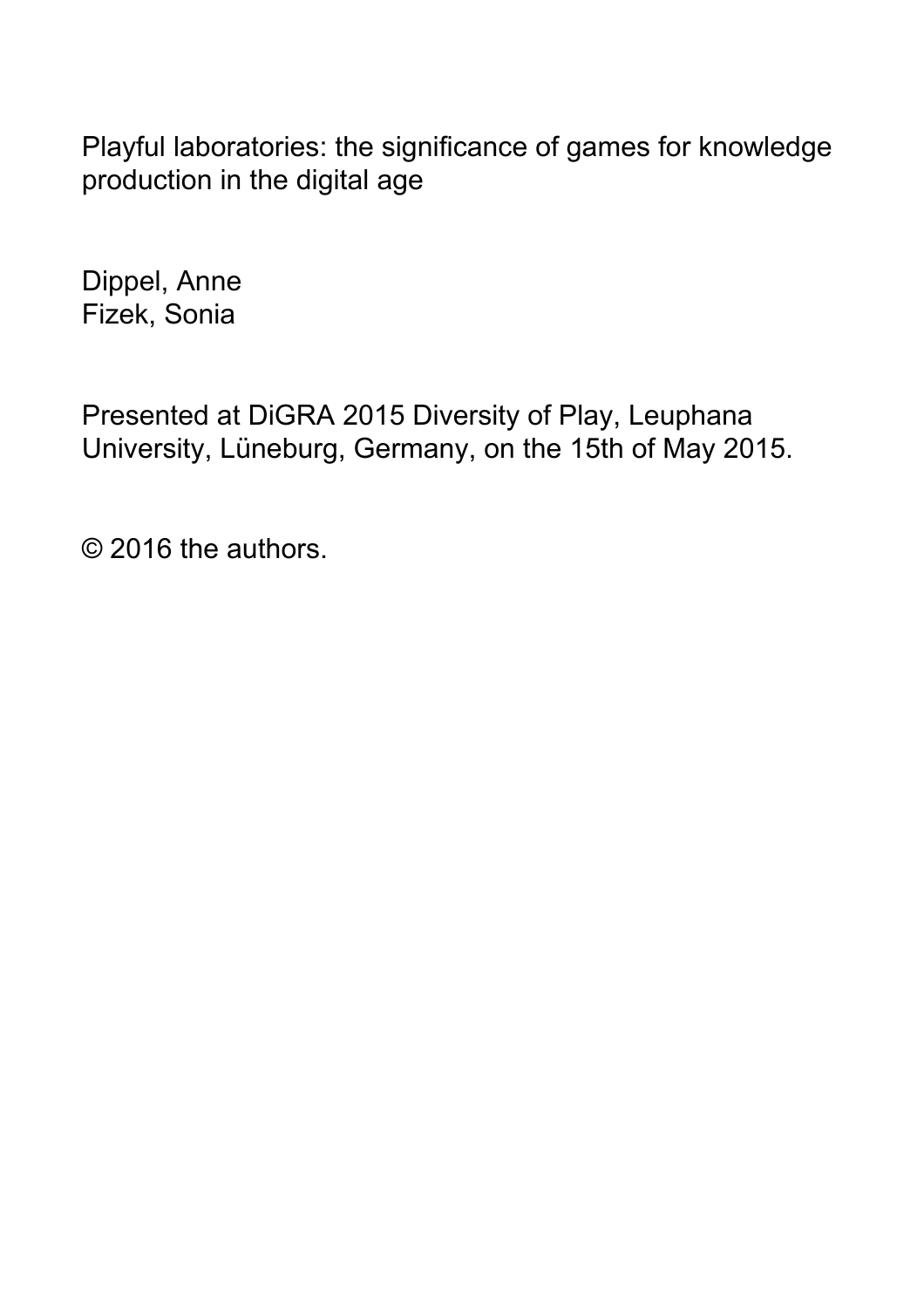# **Playful Laboratories The significance of games for knowledge production in the digital age**

# **Dr. Anne Dippel**

Department of Socio-Cultural Anthropology and Cultural History Friedrich-Schiller-Universität Jena Germany [anne.dippel@uni-jena.de](mailto:anne.dippel@uni-jena.de)

### **Dr. Sonia Fizek**

Gamification Lab, Centre for Digital Cultures Leuphana Universität Lüneburg Germany [fizek@inkubator.leuphana.de](mailto:fizek@inkubator.leuphana.de)

## **INTRODUCTION**

*All work and no play makes Jack a dull boy, All play and no work makes Jack a mere toy.*

This common-knowledge balanced relationship between play and work, expressed by the  $17<sup>th</sup>$ century English proverb, seems to be going through a major shift in the contemporary digital era. The division between leisure time and labour time is no longer clear-cut. Nowadays, games may be serious, express purpose, or even contribute to the advancement in science. Such is the case of eteRNA (2010), one among many other recent examples of digital online games, through which players around the world contribute to scientific research. Similar collaborative projects exist in the fields of astronomy (Galaxy Zoo), linguistics (Metropol Italia), or physics (Higgs Boson Machine Learning Challenge).

Interestingly, contemporary professional scientific research has also a lot more to do with games than it may seem at the first glimpse. High Energy Physics, for instance, perfected the process of the ludification of work practices within the framework of the digital production of knowledge. In CERN (Centre Européen de la Recherche Nucléaire) at the Franco-Swiss border near Geneva, thousands of physicists collaborate to solve the mystery of the beginnings of our universe. In their hybrid virtual-actual research rooms a sharp eye of a skilled ethnographer may observe forms of community coming into being, where humans from all nations, races and classes collaborate. The laboratory itself is a theatre of screens and interfaces displaying simulations of particle collisions and depicting machines and objects at interplay. The influence of playful virtual worlds seems apparent. CERN is a space where *ora at labora* meets *panem et circensis*.

At their structural cores, both eteRNA and CERN operate according to a similar principle – competition in large collaborative environments. While 10.000 high-energy physicists at CERN competitively search for the "God Particle", more than 38.000 players worldwide participate in an online challenge of synthesising molecules. It is only in the digital age that we have the chance to witness the emergence of such big data collaborative play forms. We have been lead onto new playful paths, which appear at the intersection between playfulness and seriousness. But what made the link between games and the production of knowledge possible? And why have such ludic experiments as eteRNA gained a true momentum only in the recent years?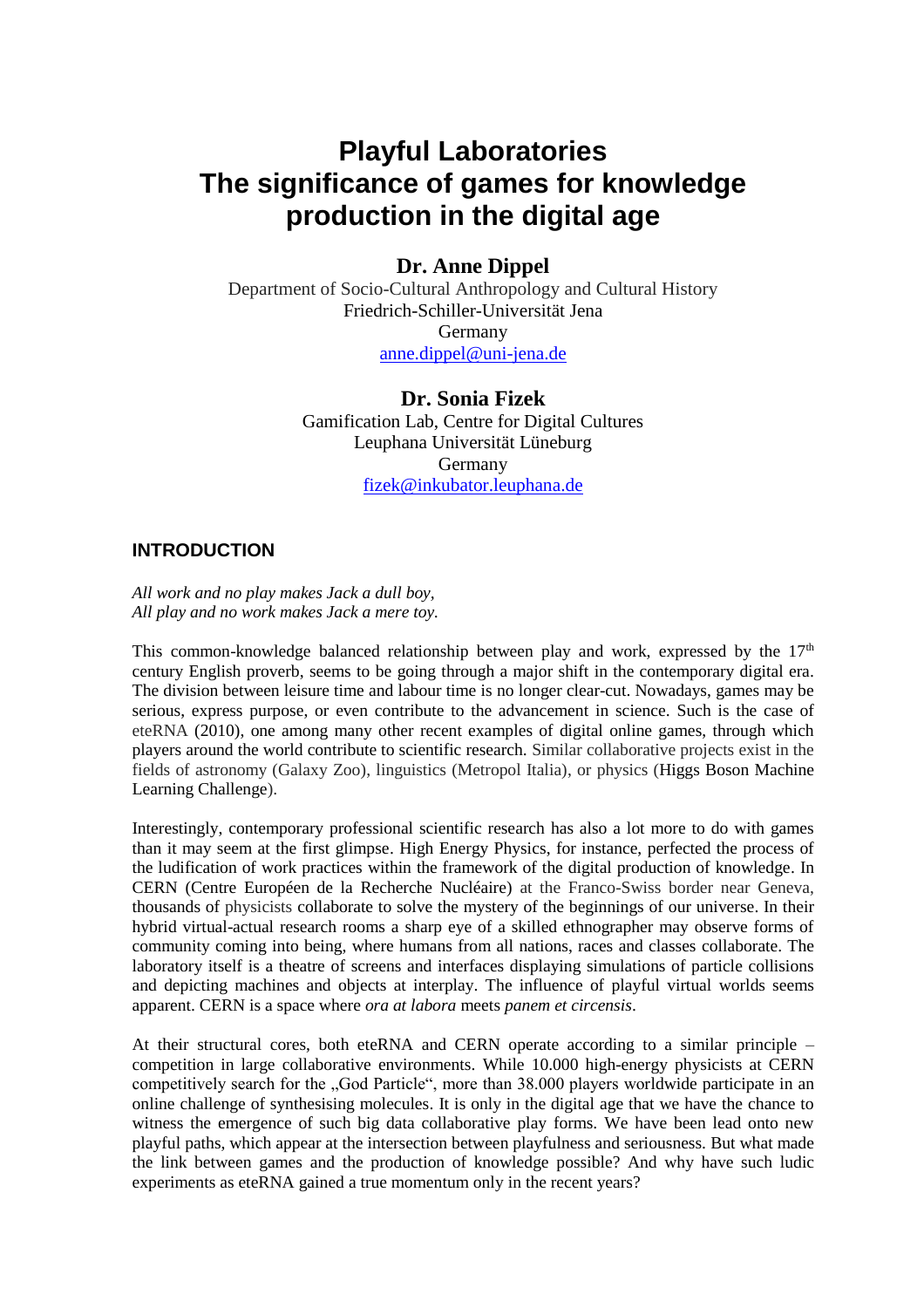## **NETWORKED COMPUTING MACHINES**

This *ludic turn* (Raessens 2014) seems to have been triggered by the arrival of the digital computing power and the World Wide Web. As Sicart notices, "[i]t is no surprise that the so-called ludic century is happening in the era of computing machinery" (Sicart 2014: 99). Computers have the capacity to process fast big amounts of data, and exchange communication in a vast network. And those two primary qualities seem to be changing the face of games and play. The alliance of computation and play allows for the rise of new forms of playful expression.

We may have played mimicry games from the dawn of humanity but a fantasy shared by millions of players simultaneously was virtually summoned only with the arrival of the Internet. The rise of the World Wide Web in 1989 (invented in CERN by Tim Berners-Lee) contributed to the development of a new gameplay phenomenon – a massively multiplayer online game (MMOG). The first multiplayer real time virtual worlds, such as multi user dungeons (MUDs) rose at the end of 1970's and 1980's. They could be, however, played online only as experiments in the ARPANET network or within internal university networks. It is only in the 1990's and the beginnings of 2000's that MMOGs became available to a worldwide audience. One of the most recognisable titles, World of Warcraft (2004), in its peak had 12 million active players.

What if those millions, instead of performing fictitious online battles, were united in order to solve existing and/or potentially problematic scenarios? Jane McGonigal questioned the usage of the power of games solely for escapist entertainment. Instead, she proposed to turn collaborative gameplay into socially positive ends (McGonigal 2011). McGonigal's vision of using games collaboratively to solve global social issues was first put into practice already in 1961 when Buckminster Fuller designed a World Game in order to address the problem of overpopulation and uneven distribution of global resources. Just as McGonigal's digital counterparts (World without Oil 2007 or Evoke 2010), it encouraged the players to cooperatively solve a set of potential scenarios.

## **WHERE TO?**

Playfulness is not a new phenomenon; it is an inherent feature of *homo ludens*, and "one of the main bases of civilisation" (Huizinga 1992: 5). However, due to the developments in science, technology, and mathematics, it has taken on new forms that alter the work-play, and humanmachine relations. The above examples of playful collaborative citizen and professional science illustrate the human capacity to solve puzzles and predict patterns. But maybe this unparalleled human brain will soon face another contestant. Powerful algorithms are already simulating the beginnings of the universe as we envision it, and predicting our biochemical constitution at the level of a single gene. Will the humans of the future, instead of competing against one another, or the machine, serve in playful factories simulated by the digital brains?

### **LITERATURE**

Boisot, Max, Nordberg Markus, Yami Saïd, Nicquevert Bertrand (Eds.). (2011). *Collisions and Collaboration. The Organization of Learning in the ATLAS Expriment at the LHC.* Oxford: Oxford University Press.

Huizinga, Johan. (1992). *Homo Ludens. A Study of the Play-Element of Culture*. Boston: The Beacon Press. Transl. (1938).

Latour, Bruno, Woolgar, Steve. (1986). *Laboratory Life. The Construction of Scientific Facts.* Princeton: Princeton University Press.

McGonigal, Jane. (2011). *Reality is Broken. Why games make us better and how they can change the world*. New York: Penguin Press.